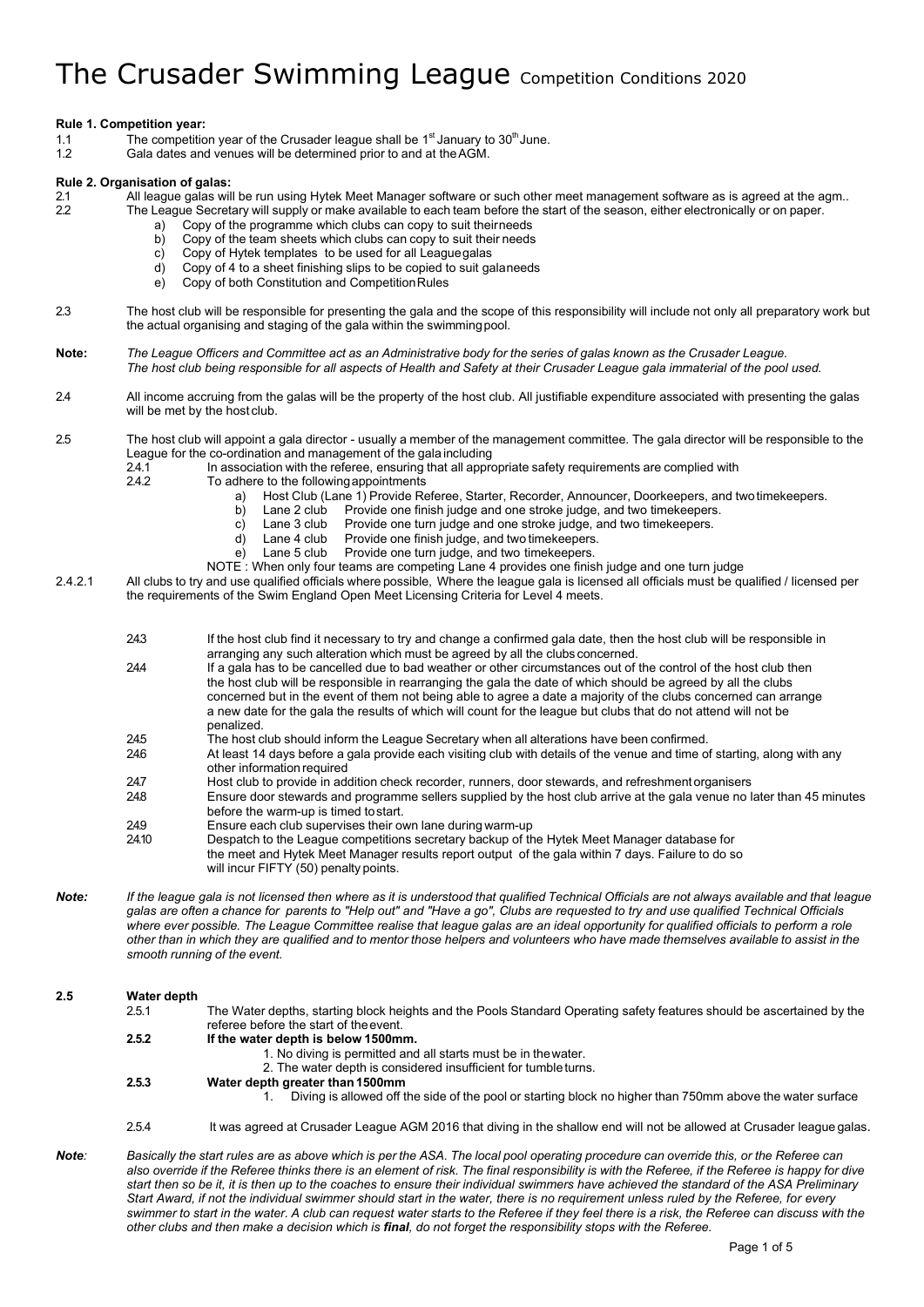# 2.6 The many and varied contributory duties essential to the running of each gala will be carried out by persons nominated by 2.6 **each club. These duties willinclude:**

- 2.6.1 Not more than three team officials to control their teams in the dressing rooms and on the poolside.<br>2.6.4.1 The provision of an electronic team list Hytek team manager output, containing the Club, name(s The provision of an electronic team list – Hytek team manager output, containing the Club, name(s), Swim England registration number and date of birth of the swimmer(s) for each event. It shall be understood that the supplying of this
	- electronic list constitutes an undertaking that:
- 2.6.4.2 All swimmers listed are nationally registered<br>2.6.4.3 They are eligible to compete under the League 2.6.4.3 They are eligible to compete under the League rules.<br>2.6.4.4 They comply with any age condition
- They comply with any age condition
- 2.6.4.5 Where necessary, they are proficient in the execution of flat entry racing dives in accordance with ASA recommendations and Competitive startaward.
- 2.6.4.6 The team manager accepts, on behalf of his/her club, the promoter's conditions consisting of the rules of the League.<br>2.6.4.7 That a suitable computer is available for their home gala and has the appropriate Hytek
- 2.6.4.7 That a suitable computer is available for their home gala and has the appropriate Hytek software installed.
- 2.6.4.8 That any electronic data required has been setup prior to the home gala.<br>2.6.4.9 That a competent recorder is available to operate the computer and soft
- That a competent recorder is available to operate the computer and software during the home gala.

# **2.7 A Results Manager will be appointed at the AGM.**<br>**27.1** The Results Manager will receive the

- **2.7.1** The Results Manager will receive the Hytek Meet Manager database backup and electronic copy of the computerised results after each gala,
- **2.7.2** The Results Manager will check registrations against ASA database, number of swims, age groupsetc.
- 2.7.3 The Results Manager will where necessary adjust the total gala points and inform all clubs in each division of the official score at or before eachgala.
- 2.7.4 Forward finalised total gala points to the League Secretary as soon as possible. 2.8 All galas will be run with a zero tolerance approach as covered by the ASA Anti-Bullying policy.

- **2.9 Licensing** All league galas will be licensed at level 4 in accordance with the Swim England league licensing criteria and the Swim England open meet licensing criteria unless there is a shortage of suitably licensed officials to run the gala as a licensed meet..
	- 2.9.2 The secretary will apply for the license and make sure that all of the required paperwork is completed and that the results are submitted to the rankings database.
	- 2.9.3 The license number will be displayed against each licensed gala on the league website.<br>2.9.4 The bost club will be responsible for any fees required to be paid for the issue of the lice
	- 2.9.4 The host club will be responsible for any fees required to be paid for the issue of the license<br>2.9.5 The host club must notify all teams in advance of the license number and that the gala will b
	- The host club must notify all teams in advance of the license number and that the gala will be licensed at level 4 and display a notice on the entry desk for the spectators at the gala.
	- 2.9.6 For the results to be acceptable to the rankings database start sheets (timekeepers sheets) must be produced for the gala and timekeepers must check the names of swimmers against the start sheet prior to each race and note any changes. 2.9.7 Amendments to team lists, as a team manager entry file, should be sent by email to the gala organiser to allow sufficient
	- time for preparation of the start lists which will need to be printed for timekeepers prior to the gala. Gala organisers will need to advise cut off date and time after which they cannot accept amendments to the team list.
	- 2.9.8 Amendments after the cut off time must be submitted to the recorder on paper (as well as usb stick if possible) including the names, dates of birth and Swim England registration id of swimmers.
	- 2.9.9 Any changes to the team or swimmers in events following the issuing of the official start lists must be noted by the recorder and amendments made in Meet Manager following the event but prior to the issuing of the results. Where possible the timekeeper's start lists should be updated manually to include the amendments
	- 2.9.10 The host club must send a list of officials, the promoters report and the referees report to the secretary within five working days of the gala.
	- 2.9.11 The secretary will forward the list of officials, promoters report and the referees report to the regional licensing officer together with the referees license (SE) number and the region they are affiliated to.

# **3. Results:**

3.1 The League Secretary will provide or make available to every participating club the results of every gala in the round and a complete gala points table.

# **4. Failure to attend agala:**

- 4.1 A club failing to attend a gala commitment or to perform its contributory duties shall be liable to expulsion from the league or such lesser penalty as the management committee maydecide.
- 4.2 The start of the Gala shall be delayed by up to a maximum of twenty minutes to allow for the late arrival of a club.
- 4.3 Any team arriving after twenty minutes will be allocated zero points for each race missed

# **5. Promotion andrelegation:**

- 5.1. Initial entry to the league will be by the lowest numbered division
- 5.2 Promotion and relegation between divisions shall be on a one up and one down basis, except when modified by withdrawals.
- 5.3 Vacancies in a higher division created by withdrawals and/or relegation will be filled by teams finishing in first, second and, if necessary, subsequent placing in order of finishing in the final gala points table of the next lowest division. In all instances, promotion and if appropriate, relegation are mandatory.
- 5.4 These regulations shall not apply to the lowest division, which shall not have a relegation system. In exceptional circumstances clubs already competing in another higher division may apply for transfer to the lowest division

# **6. Eligibility:**

.

- 6.1 Competitors in league competitions must be Swim England registered members of the club entering them on the date of the competition
- 6.2 A swimmer shall represent one club only in the league during the 12 months period 1<sup>st</sup> January to 31<sup>st</sup> December
- Page 2 of 5 6.3 Where a swimmer is a member of more than one club in the league the swimmer shall be taken to have nominated a club the first time they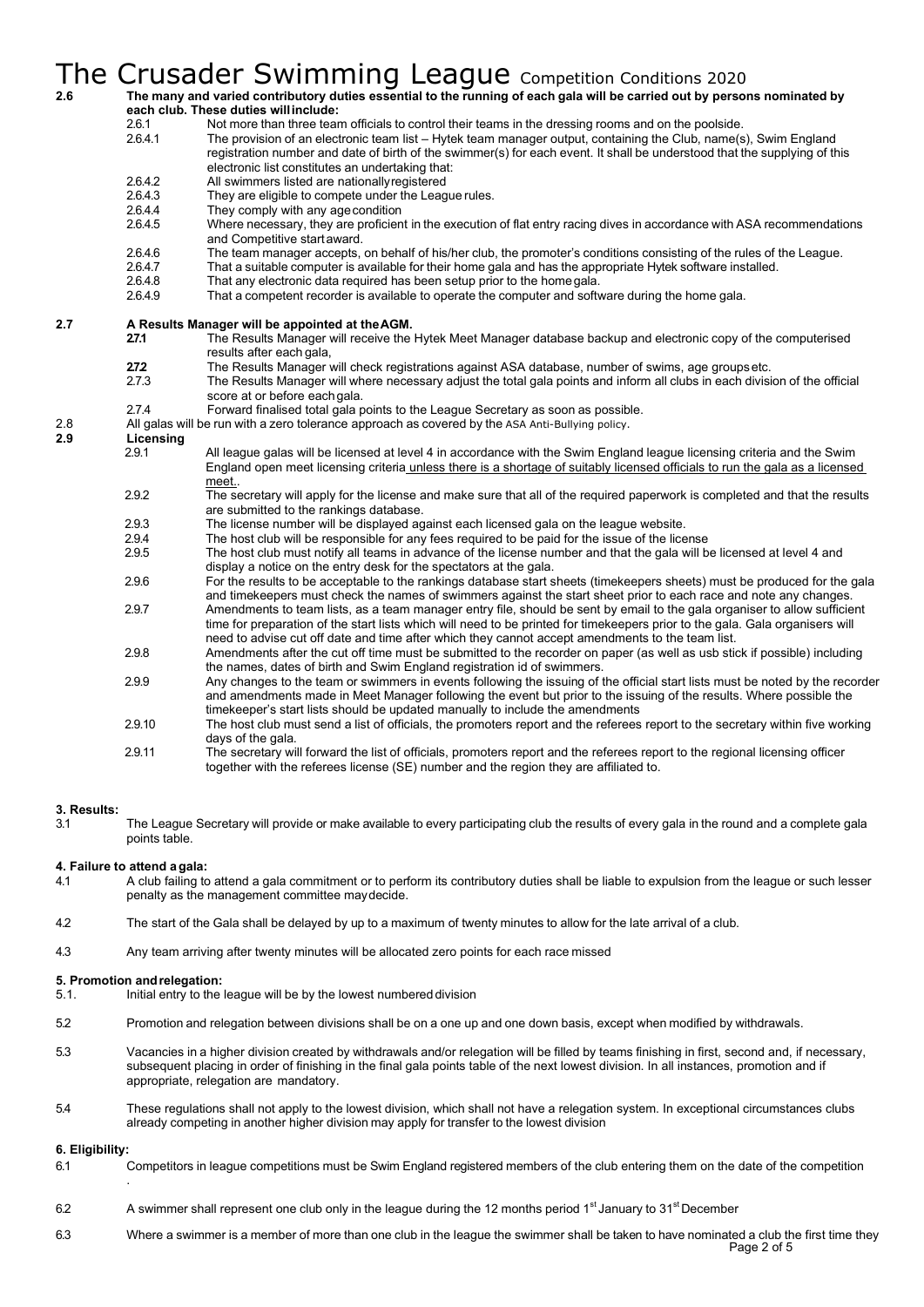are entered in an event by that club.

6.4 All competitors in the League must be nationally registered members of the club represented, in accordance with ASA regulations

# **7. Age groups:**

- 7.1 Age group shall be those applying at midnight on the last date of competition for that season.
- 7.2 Eight year olds must attain nine years of age before the last date of competition for that season.

## **8. Eventrestrictions:**

- 8.1. In each gala Competitors are permitted to swim three individualevents
- 8.2 Swimmers in age groups other than the open age group may swim a maximum of two individual events in their own age group and one in an upper agegroup.
- 8.3. The open age category is regarded as a separate age group for the purpose of these rules.
- 8.4 Competitors in the open age group may compete in a maximum of three individual events and if swimming in more than two events then one must be the Individual Medley.

### **9. Penalties:**

- 9.1. If it is established that an ineligible swimmer has competed for a team in the league, any points scored by that team in the events in which the swimmer participated - irrespective of whether a relay or an individual event – shall be deducted from the team's total score for the gala and the remaining points reallocated
- 9.2. A penalty of twenty points, for each and every offence, disqualification of the swimmer and redistribution of place points shall be incurred for infringement of rulesi.e.
	- Swimmer not registered
	- Swimmer in lower age group than registered. (unless declared for nilpoints)
	- Swimmer in too many eligible events
	- Swimmer who swim up more than one Individualevent
	- 10 points penalty for incorrectly filled in time slips, per slip (relay namesetc.)
- 9.3. A penalty of forty points (40) for failure to supply entries for a competition as a Hytek Team Manager entries file exported for Meet Manager.
- 9.4. Any infringement in respect of these rules which cannot be resolved by the referee shall be referred to the gala director. If no decision can then be arrived at, the gala director shall report the matter to the League Secretary within 24 hours for a decision by the league management committee
- 9.5 The provisions of this rule can be applied retrospectively up to 30 days following the final gala of the competition concerned and thereafter at the discretion of the management committee or as may be appropriate under ASA laws and regulations
- 9.6 Where the gala is licensed the penalties described above will not affect a swimmer's approved time being reported to the rankings database

### **10. Competition structure:**

.

- 10.1 The league shall comprise one or more divisions to accommodate the number of clubs in the league and the available number of lanes at each venue
- 10.2 Each division shall have a maximum of fiveteams
- 10.3 Each division shall have at least three rounds of competition
- 10.4 Lane order is determined by Gala sequence dates and Home clubs always swim in Lane 1 or Lane 2 (depending on the number of teams taking part
- 10.5 The final gala in each season of competition for each division is to be spearheaded based on the cumulative total points for the galas in the previous rounds.
- 10.6 Galas held on a Saturday evening should finish no later than 9.00 pm. For galas held on a Sunday the warm up shall commence not later than 4.30 pm and the first event not later than 5.00 pm. This rule can be varied by the agreement of all clubs taking part in a gala.
- 10.7 All competitions shall comply with the normal operating safety conditions of the pool provider regarding depth of water and any other safety requirements.
- 10.8 All competitions shall be conducted in accordance with ASA technical rules of swimming and under ASA laws and regulations.
- 10.9 The club finishing in first place in the division shall be presented with trophy for that division.
- 10.10 In the event of swimmers starting their leg in the water, the starting swimmer must maintain hand contact with the starting place until the preceding swimmer touches the wall. (SW 10.10) (see 2.5 above)

### **11. Scoring system:**

11.1. **Gala points**: In each gala, gala points shall be awarded for the placing achieved by each swimmer or relay team in each race on the basis of: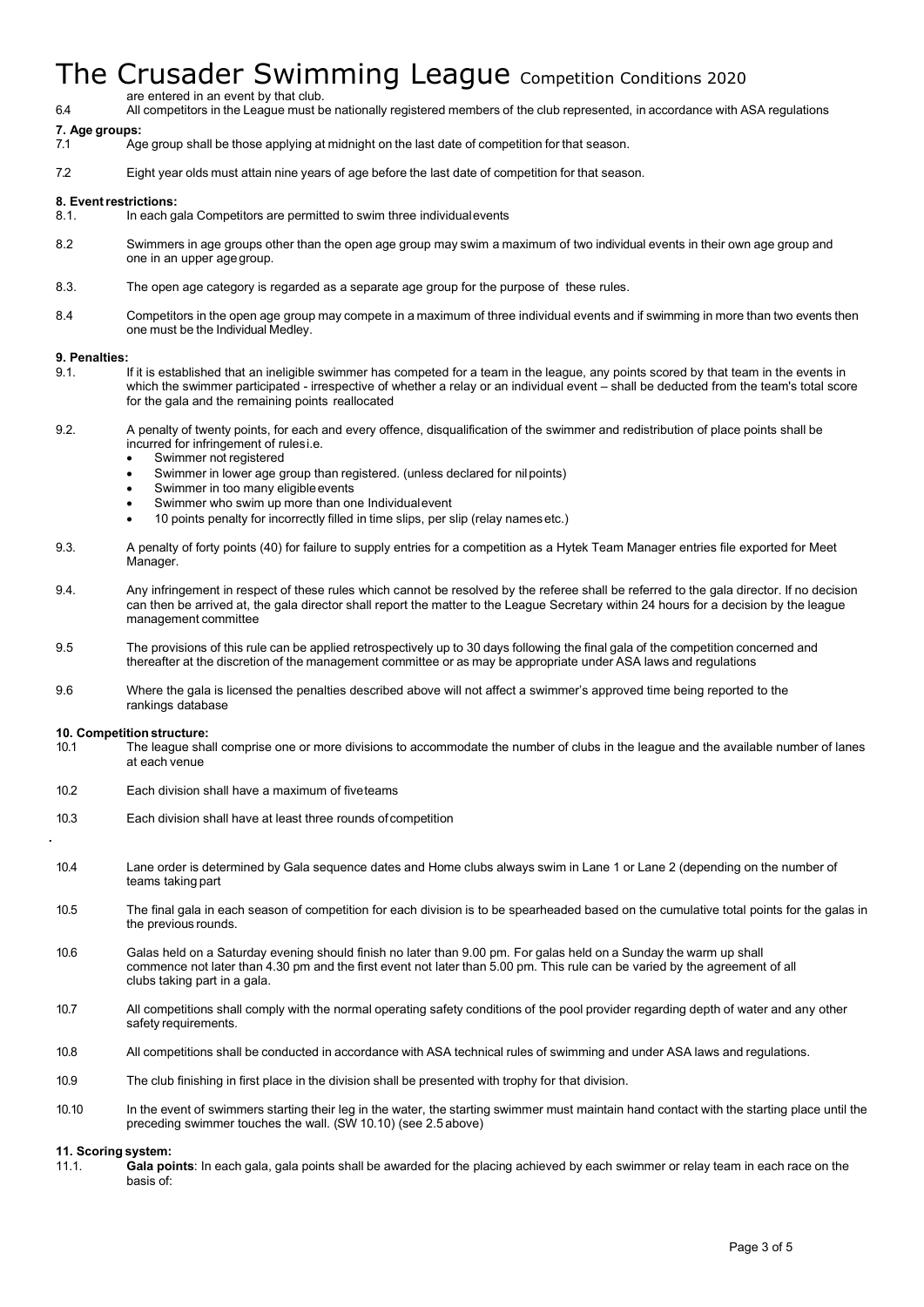#### **11.1.1 Individual and relayevents Points for cannon**

| $\bullet$ | $1st$ - 6 gala points    | $1st$ - 12 gala points          |
|-----------|--------------------------|---------------------------------|
| $\bullet$ | $2^{nd}$ - 5 gala points | $2^{nd}$ - 10 gala points       |
| $\bullet$ | $3rd$ - 4 gala points    | $3rd$ - 8 gala points           |
| $\bullet$ | $4th$ - 3 gala points    | $4^{\text{th}}$ - 6 gala points |
| $\bullet$ | $5th$ - 2 gala points    | $5th$ - 4 gala points           |
| $\bullet$ | $6th$ - 1 gala point.    | $6th$ - 2 gala points           |

**11.1.2** In the case of dead heats full place points shall be awarded to each swimmer.

**11.1.3** The total number of gala points scored will determine the final position of each team ina gala

11.2. **Ties**: If two or more teams tie on total gala points in any gala, precedence will be given to the team scoring the greatest number of wins. If the number of wins is also equal then second places will be taken into account and so on until the tie is broken

# **12. Programme of events:**

As detailed in appendix "a"

### **13. Insurance:**

All clubs participating in the League competitions must be covered by ASA insurance or an insurance scheme approved by any other national body to which they may be affiliated.